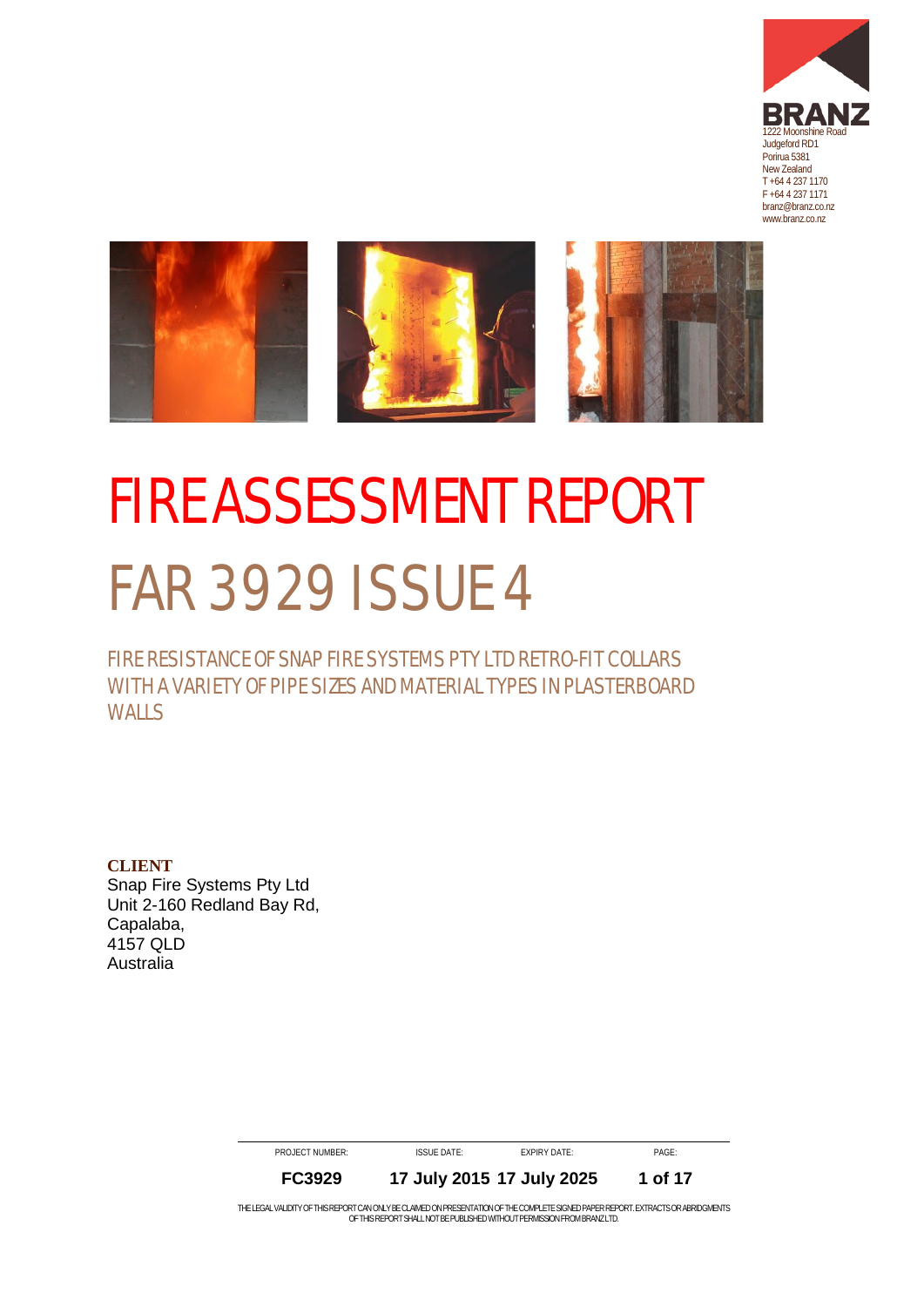# **ASSESSMENT OBJECTIVE**

This assessment report considers the fire resistance of SNAP Retro-fit collars through a steel framed plasterboard wall with an established fire resistance level (FRL) of - /120/120 when tested in accordance with AS 1530.4-2005 with reference to AS 4072.1 – 2005.

# **LIMITATION**

This report is subject to the accuracy and completeness of the information supplied.

BRANZ reserves the right to amend or withdraw this assessment if information becomes available which indicates the stated fire performance may not be achieved.

This assessment report may only be quoted or reproduced in full.

# **TERMS AND CONDITIONS**

This report is issued in accordance the Terms and Conditions as detailed and agreed in BRANZ Services Agreement for this work.

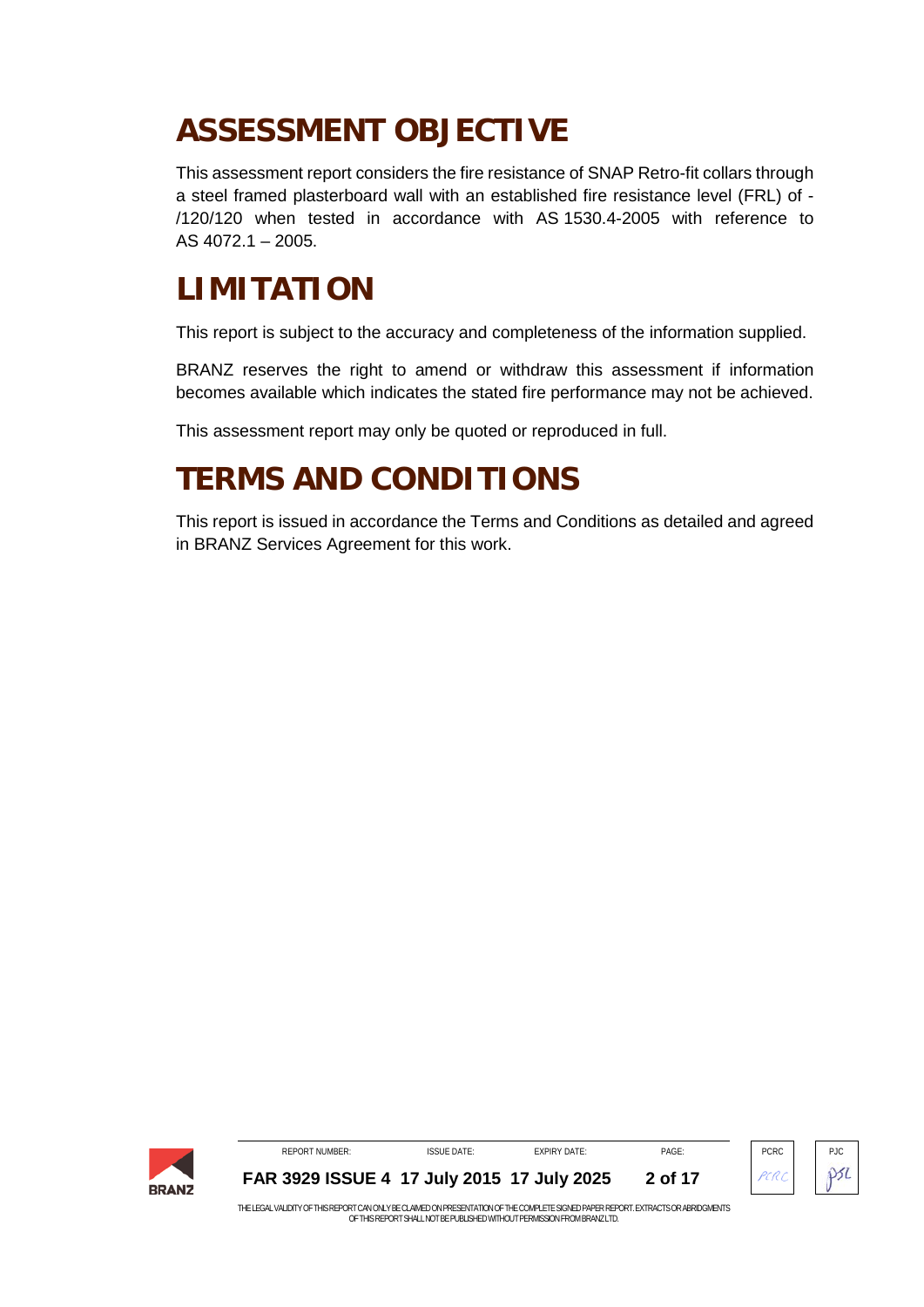# **CONTENTS**

| 1. |       |                                               |  |
|----|-------|-----------------------------------------------|--|
|    | 1.1   |                                               |  |
|    | 1.2   |                                               |  |
|    | 1.3   |                                               |  |
| 2. |       |                                               |  |
|    | 2.1   |                                               |  |
|    | 2.2   |                                               |  |
|    | 2.2.1 |                                               |  |
|    | 2.2.2 |                                               |  |
|    | 2.3   | HDPE PE 80/100 Pipes and Sealing Systems11    |  |
|    | 2.3.1 |                                               |  |
|    | 2.4   | PPR Faser SDR 7.4 Pipes and Sealing Systems13 |  |
|    | 2.4.1 |                                               |  |
|    | 2.5   |                                               |  |
|    | 2.5.1 |                                               |  |
|    | 2.6   |                                               |  |
| 3. |       |                                               |  |

# **TABLES**

| Table 5: PVC-U Pipe with SNAP Collar Fill Ratios (Fitting in Collar)  9 |  |
|-------------------------------------------------------------------------|--|
|                                                                         |  |
|                                                                         |  |
|                                                                         |  |
| Table 9: PPR Faser SDR 7.4 Pipe with SNAP Collar Fill Ratios 13         |  |
|                                                                         |  |
|                                                                         |  |
|                                                                         |  |
|                                                                         |  |



REPORT NUMBER: ISSUE DATE: EXPIRY DATE: PAGE: PCRC PCRC PJC **[FAR 3929](#page-0-0) ISSUE 4 17 July 2015 17 July 2025 3 of 17**

 $P5L$ 

PCRC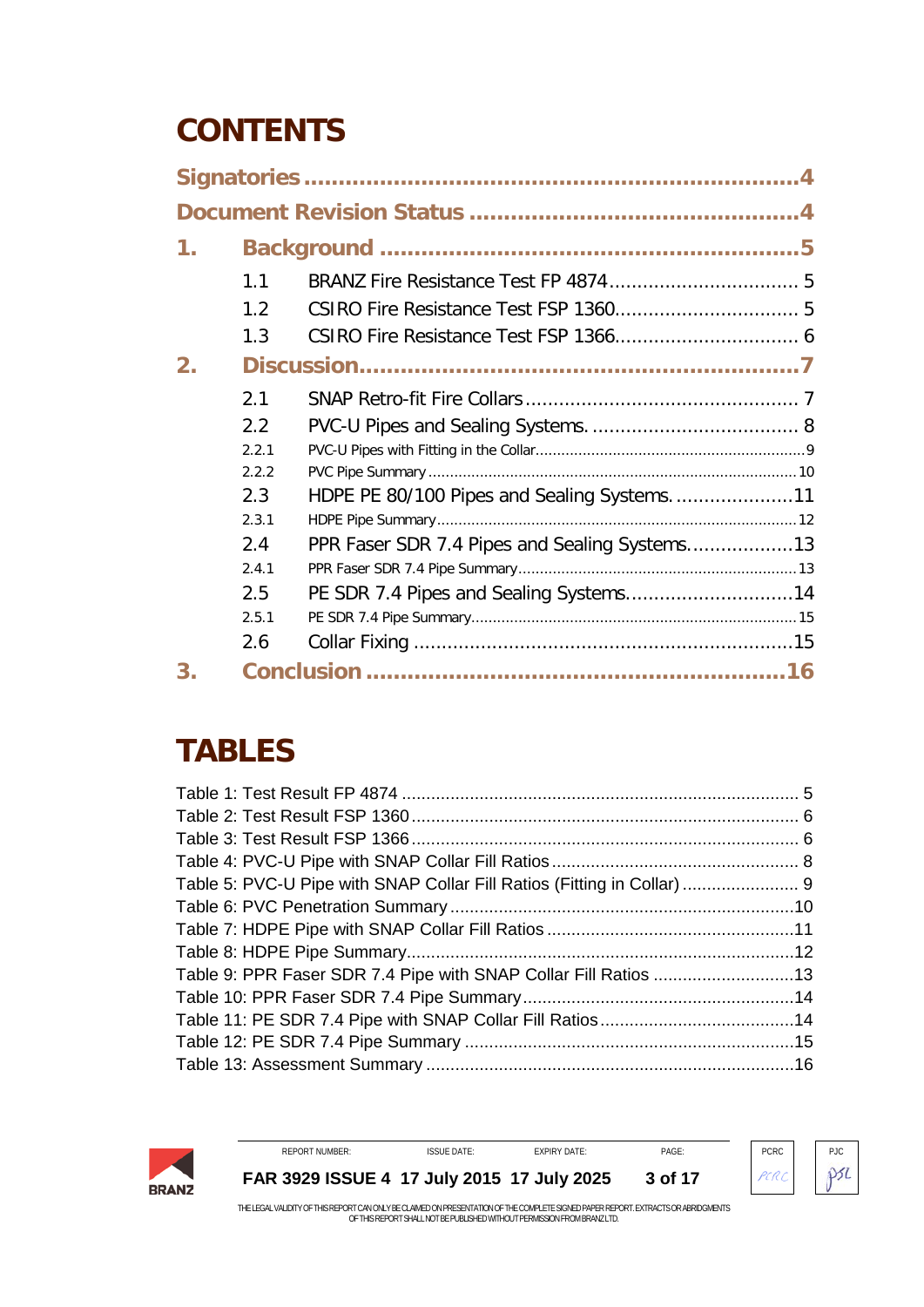# <span id="page-3-0"></span>**SIGNATORIES**

Collier **Author**

P. C. R. Collier Senior Fire Testing Engineer

**Reviewer**

P. J. Chapman Senior Fire Testing Engineer

# <span id="page-3-1"></span>**DOCUMENT REVISION STATUS**

| <b>ISSUE</b><br>No. | <b>DATE ISSUED</b> | <b>DESCRIPTION</b>                                 |
|---------------------|--------------------|----------------------------------------------------|
| 1                   | 17 July 2012       | Initial Issue                                      |
| 2                   | 30 October 2012    | Re issued to include reference to AS 4072.1 - 2005 |
| 3                   | 17 July 2015       | Re issued with updated Table 4                     |
| 4                   | 17 July 2015       | Re issued with expiry date                         |



**[FAR 3929](#page-0-0) ISSUE 4 17 July 2015 17 July 2025 4 of 17**

THE LEGAL VALIDITY OF THIS REPORT CAN ONLY BE CLAIMED ON PRESENTATION OF THE COMPLETE SIGNED PAPER REPORT. EXTRACTS OR ABRIDGMENTS<br>OF THIS REPORT SHALL NOT BE PUBLISHED WITHOUT PERMISSION FROM BRANZ LTD.

REPORT NUMBER: ISSUE DATE: EXPIRY DATE: PAGE: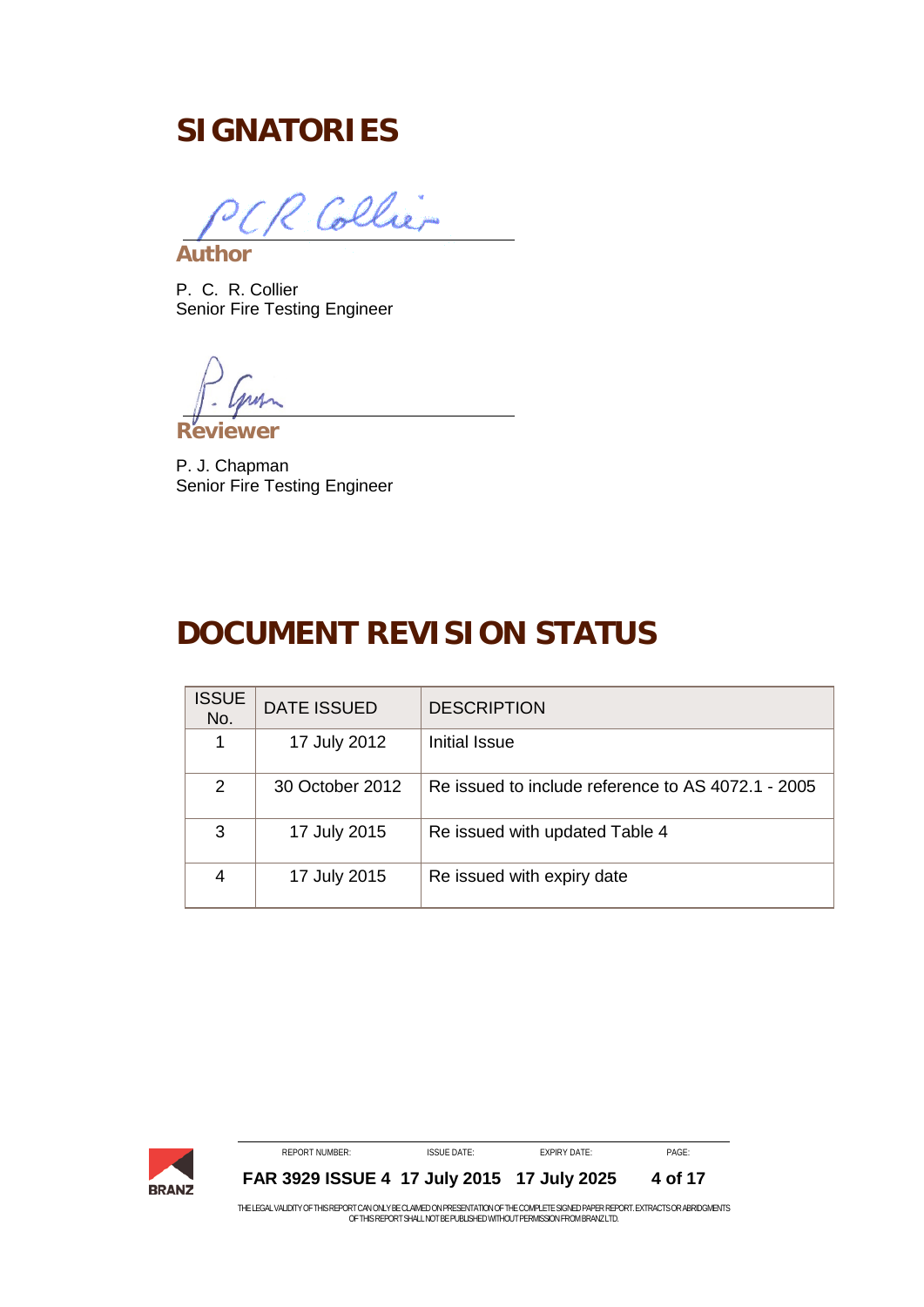# <span id="page-4-0"></span>**1. BACKGROUND**

# **1.1 BRANZ Fire Resistance Test FP 4874**

<span id="page-4-1"></span>In BRANZ pilot fire resistance test FP 4874 nine specimens were reported consisting of a mixture of PVC-U DWV and PE plastic pipes and their sealing systems penetrating a nominal 128 mm thick plasterboard steel framed wall system, were tested in accordance with AS 1530.4 – 2005.

The wall system, with an established fire-resistance level (FRL) of -/120/120, consisted of 64 mm x 0.55 mm thick steel studs with 2 x layers of 16 mm thick Boral Firestop plasterboard sheets at each face.

All of the sealing systems consisted of SNAP Retro-fit collars with intumescent wraps on the inner face. The steel collars were secured to the plasterboard with three expanding wall anchors and in one instance, specimen No. 9, with M6 threaded rod through the brackets of the respective collars passing through the cavity thereby sandwiching the wall between the collars.

| No.            | Collar<br>Designation | Pipe Designation                                   | Integrity<br>(Minutes) | Insulation<br>(Minutes) | <b>FRL</b> |
|----------------|-----------------------|----------------------------------------------------|------------------------|-------------------------|------------|
| 1              | 110R                  | 100 PVC-U SC DWV*<br>(With Elbow socket in collar) | <b>185NF</b>           | 162                     | $-180/120$ |
| 4              | 63R                   | 50 PVC-U DWV                                       | 185NF                  | 123                     | $-180/120$ |
| 5              | 50 <sub>R</sub>       | 40 PVC-U DWV<br>(With Elbow socket in collar)      | <b>185NF</b>           | <b>185NF</b>            | $-180/180$ |
| 6              | 50R                   | 40 PVC-U DWV                                       | <b>185NF</b>           | 168                     | $-180/120$ |
| $\overline{7}$ | 110R                  | 100 PVC-U SC DWV*                                  | <b>185NF</b>           | <b>185NF</b>            | $-180/180$ |
| 8              | 110R                  | 110 mm x 4.3 mm PE100 SDR 26                       | <b>185NF</b>           | 140                     | $-180/120$ |
| 9              | 65-80R                | 80 PVC-U DWV                                       | 185NF                  | 167                     | $-180/120$ |
| 10             | 84R                   | 65 PVC-U DWV                                       | <b>185NF</b>           | 176                     | $-180/120$ |
| 11             | 50R                   | 40 mm x 3 mm PE80 S12.5                            | <b>185NF</b>           | <b>185NF</b>            | $-180/180$ |

### <span id="page-4-3"></span>**Table 1: Test Result FP 4874**

<span id="page-4-2"></span> $NF = No$  failure for the duration of the test.

# **1.2 CSIRO Fire Resistance Test FSP 1360**

In CSIRO fire resistance test FSP 1360 six specimens consisting of Aquatherm Fusiotherm polypropylene fibre pipes and their sealing systems through a nominal 128 mm thick plasterboard steel framed wall system, were tested in accordance with AS 1530.4-2005.

The wall system, with an established fire-resistance level (FRL) of -/120/120, consisted of 64 mm x 0.75 mm thick steel studs with 2 x layers of 16 mm thick CSR Gyproc Fyrecheck plasterboard sheets at each face.



| REPORT NUMBER:                                                                                                                     | <b>ISSUE DATE:</b> | <b>FXPIRY DATE:</b> | PAGF:   | <b>PCRC</b> | PJC |
|------------------------------------------------------------------------------------------------------------------------------------|--------------------|---------------------|---------|-------------|-----|
| FAR 3929 ISSUE 4 17 July 2015 17 July 2025                                                                                         |                    |                     | 5 of 17 | PCRC PSL    |     |
| THE LECAL VALIDITY OF THIS DEDODT CAN ONLY DE CLAIMED ON DRESENTATION OF THE COMPLETE SICNED DADED DEDODT. EVERAGES OD ADDIDOMENTS |                    |                     |         |             |     |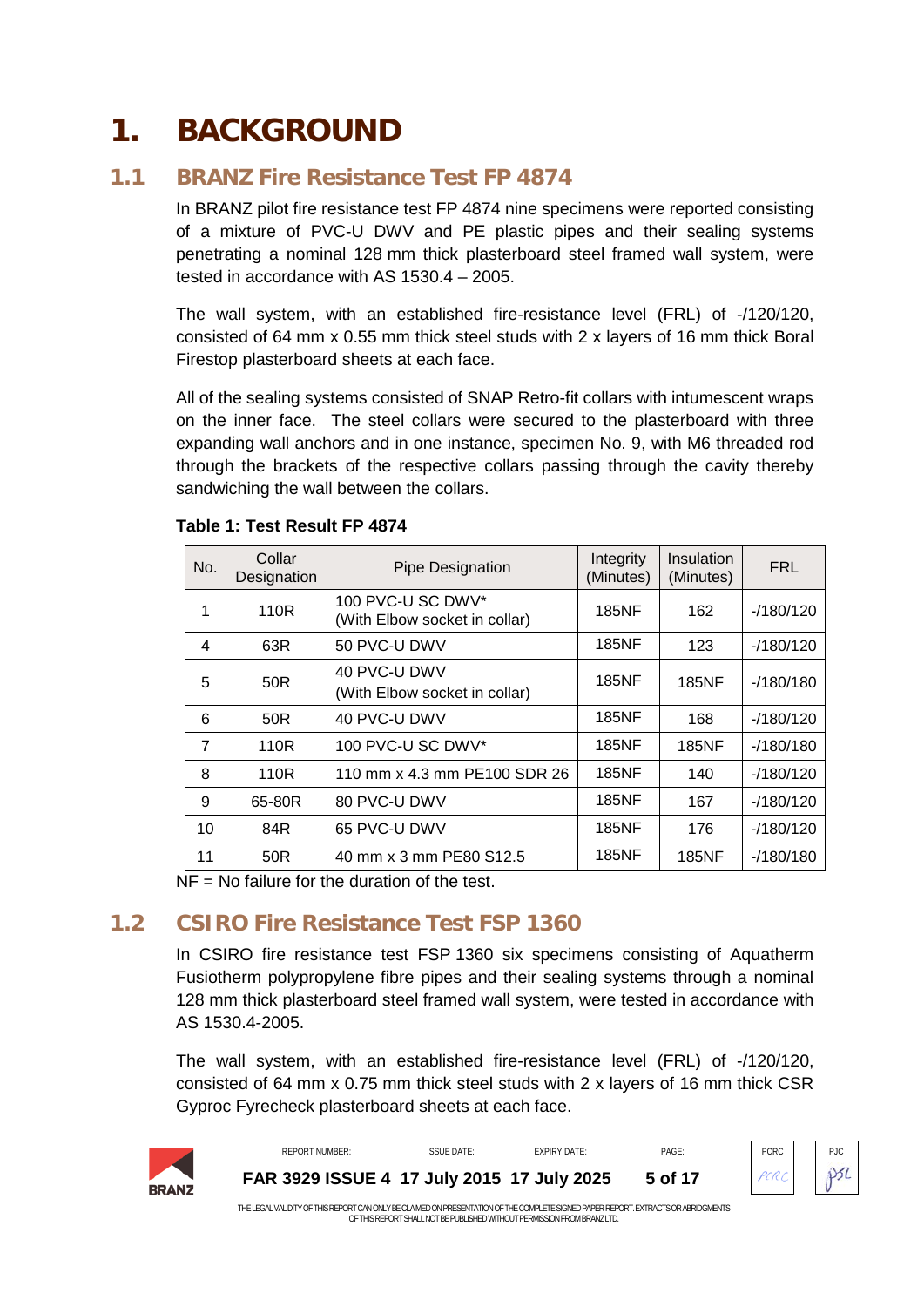All of the sealing systems consisted of SNAP Retro-fit collars with intumescent wraps on the inner face. The steel collars were secured to the plasterboard with M6 threaded rod through the brackets of the respective collars passing through the cavity thereby sandwiching the wall between the collars.

| No. | Collar<br>Designation | Pipe Designation             | Integrity<br>(Minutes) | Insulation<br>(Minutes) | <b>FRL</b> |
|-----|-----------------------|------------------------------|------------------------|-------------------------|------------|
|     | 63R                   | 63 mm OD fazer PPR-80 SDR7.4 | 181 NF                 | 181 NF                  | $-180/180$ |
| 2   | 32R                   | 20 mm OD fazer PPR-80 SDR7.4 | 181 NF                 | 181 NF                  | $-180/180$ |
| 3   | 63R                   | 20 mm OD fazer PPR-80 SDR7.4 | 181 NF                 | 181 NF                  | $-180/180$ |
| 4   | 50 <sub>R</sub>       | 20 mm OD fazer PPR-80 SDR7.4 | 181 NF                 | 181 NF                  | $-180/180$ |
| 5   | 32R                   | 32 mm OD fazer PPR-80 SDR7.4 | 181 NF                 | 181 NF                  | $-180/180$ |
| 6   | 50R                   | 50 mm OD fazer PPR-80 SDR7.4 | 181 NF                 | 181 NF                  | $-180/180$ |

<span id="page-5-1"></span>**Table 2: Test Result FSP 1360**

### **1.3 CSIRO Fire Resistance Test FSP 1366**

<span id="page-5-0"></span>In CSIRO fire resistance test FSP 1366 six specimens consisting of Polyethylene pressure pipes and their sealing systems through a nominal 128 mm thick plasterboard steel framed wall system, were tested in accordance with AS 1530.4- 2005.

The wall system, with an established fire-resistance level (FRL) of -/120/120, consisted of 64 mm x 0.75 mm thick steel studs with 2 x layers of 16 mm thick CSR Gyproc Fyrecheck plasterboard sheets at each face.

All of the sealing systems consisted of SNAP Retro-fit collars with intumescent wraps on the inner face. The steel collars were secured to the plasterboard with M6 threaded rod through the brackets of the respective collars passing through the cavity thereby sandwiching the wall between the collars.

| No. | Collar<br>Designation | Pipe Designation   | Integrity<br>(Minutes) | Insulation<br>(Minutes) | <b>FRL</b> |
|-----|-----------------------|--------------------|------------------------|-------------------------|------------|
|     | 63R                   | 63 mm OD PE SDR7.4 | 181 NF                 | 181 NF                  | $-180/180$ |
| 2   | 32R                   | 20 mm OD PE SDR7.4 | 181 NF                 | 181 NF                  | $-180/180$ |
| 3   | 63R                   | 20 mm OD PE SDR7.4 | 181 NF                 | 181 NF                  | $-180/180$ |
| 4   | 50R                   | 20 mm OD PE SDR7.4 | 181 NF                 | 181 NF                  | $-180/180$ |
| 5   | 32R                   | 32 mm OD PE SDR7.4 | 181 NF                 | 181 NF                  | $-180/180$ |
| 6   | 50 <sub>R</sub>       | 50 mm OD PE SDR7.4 | 181 NF                 | 181 NF                  | $-180/180$ |

### <span id="page-5-2"></span>**Table 3: Test Result FSP 1366**

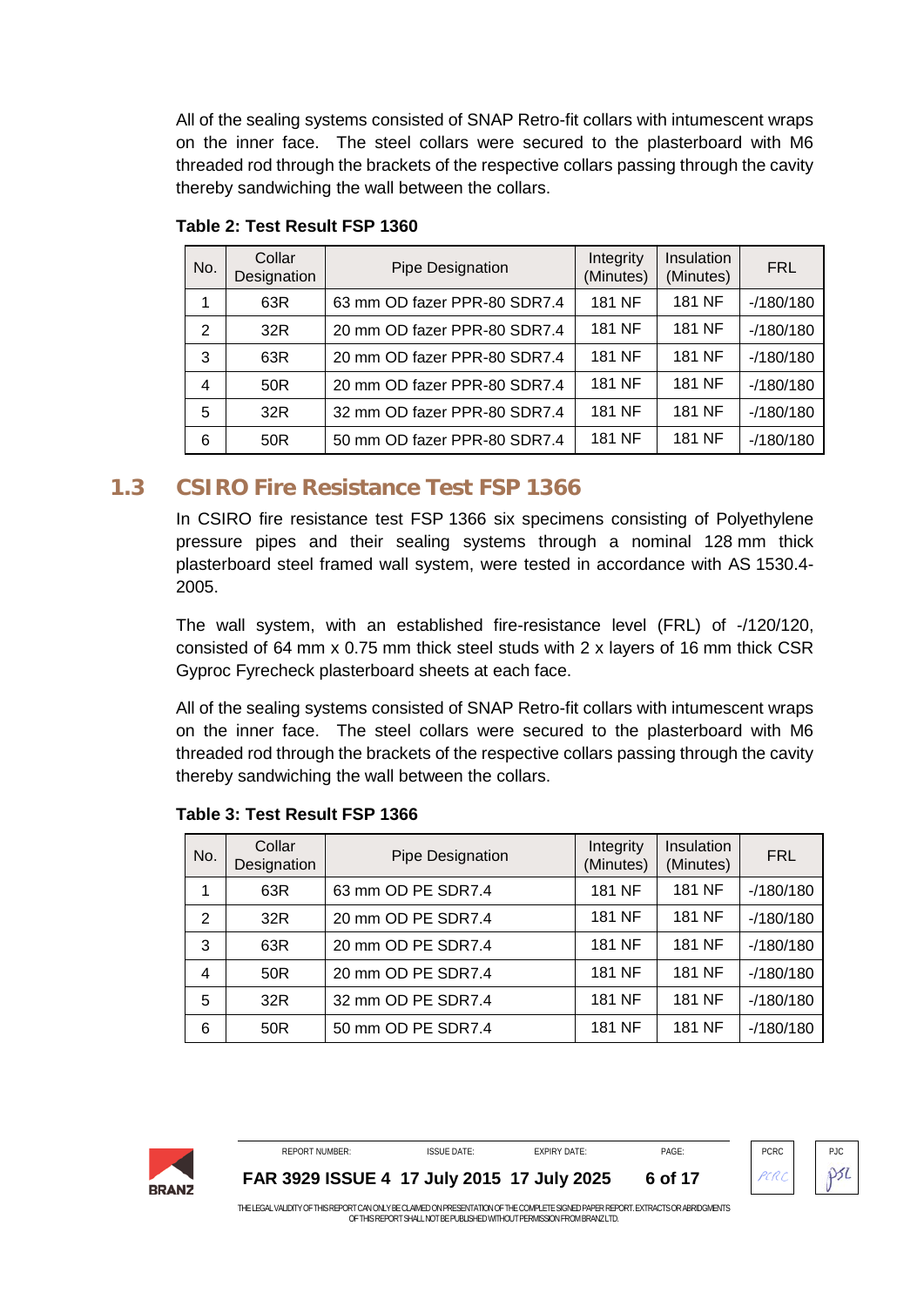# <span id="page-6-0"></span>**2. DISCUSSION**

# **2.1 SNAP Retro-fit Fire Collars**

<span id="page-6-1"></span>The SNAP Retro-fit fire collars are designed to be installed prior to the pipe being passed through or split onsite and fitted around in-situ pipes. They are fitted either side of the wall the pipe passes through. The collars consist of a lipped steel sleeve and contain two or three layers of intumescent with a layer of stainless steel mesh wire measuring 0.15 mm thick with 30 squares per inch sandwiched between the layers. The diameter and size of the intumescent within the collar varies depending on the pipe to be sealed.

On exposure to fire the intumescent material activates to close off the fire exposed end of the pipe as it burns back from the exposed face of the wall. The stainless steel mesh forms a lattice that helps to bind the activated intumescent within the steel collar and helps to prevent the intumescent from being consumed and falling away from the penetration prematurely. The exposed collars in the above reported test specimens remained attached to the wall, with the plug of intumescent material within the exposed collars still present at the end of the test.

In the pipe penetrations detailed in the above reports, the holes through the walls were made such that the clearance to the pipe was kept to a minimum with a nominal clearance of between 1-2 mm. The significant factor therefore in initially sealing the pipe is considered to be the ability of the intumescent material to fully seal the cross sectional area of the pipe. For assessment of the performance of pipes and their sealing systems that have not been tested the fill ratio between the cross sectional area of the intumescent seal prior to expansion divided by the cross sectional area of the pipe is compared with tested specimens. Where the fill ratio is greater than a tested specimen this indicates that the seal is required to expand by a lesser relative amount than the seals in the tested specimen.

The Retro-fit collars being assessed include a variety of different pipe diameters for each collar type and as such the annular space between the pipe outer wall and the inner face of the collar varies. This has also been considered when determining the likely performance of the sealing systems for specific pipe sizes and materials.

As stated above observations of the tested specimens indicated that the plug of intumescent material and the exposed collar remained in place in all instances. The inclusion of the stainless steel mesh helps to reduce the erosion of the intumescent material and as such minimises the porosity of the seal throughout the test. The spread of data indicates that the SNAP Retro-fit collar systems, once activated, remain in situ for the desired duration without contributing to integrity failure for the element in question.

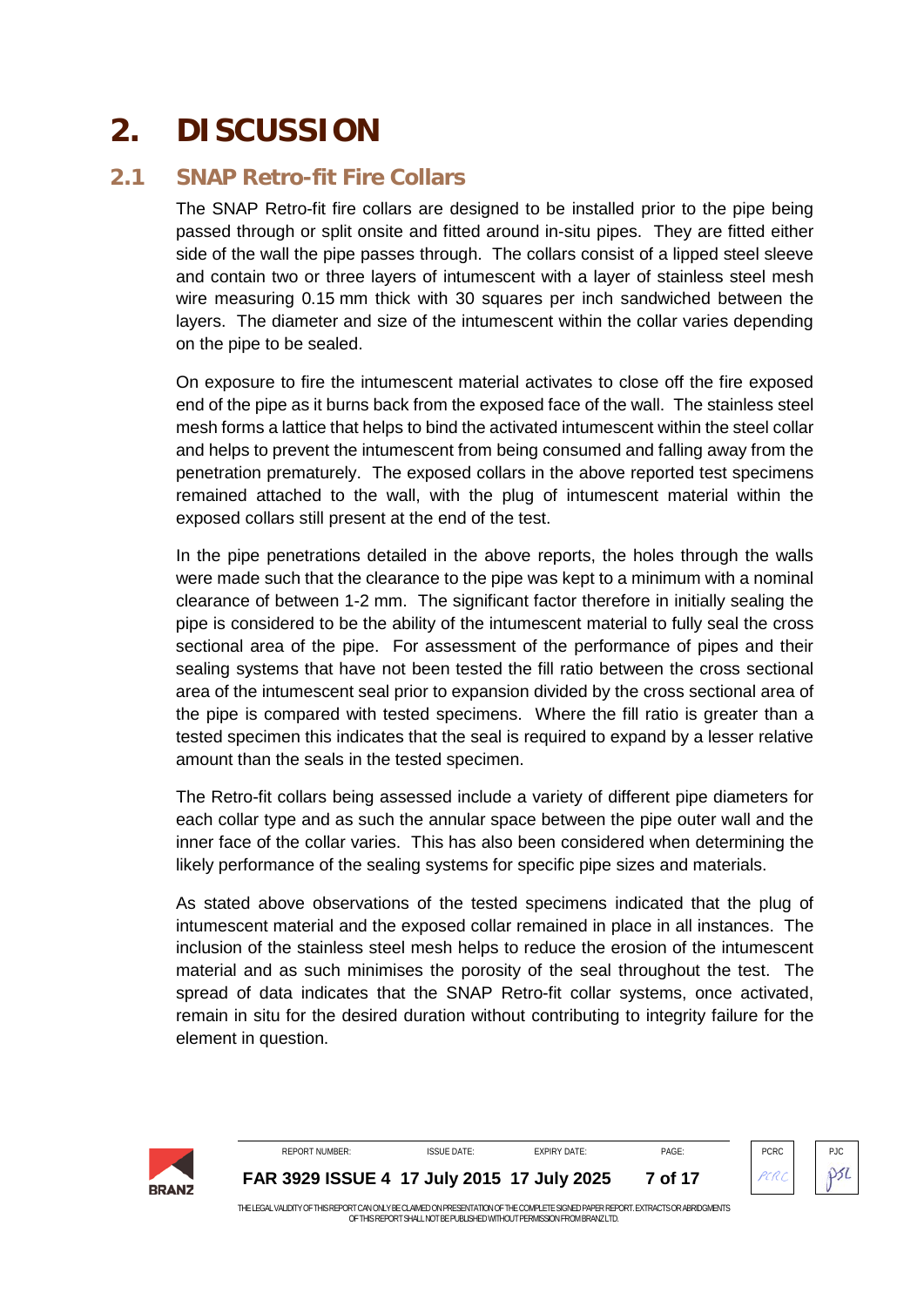#### **PVC-U Pipes and Sealing Systems.**  $2.2$

<span id="page-7-0"></span>Table 4 gives the fill ratio of the SNAP Retro-fit collars for specific PVC-U pipes and their SNAP Retro-fit sealing systems.

| Nominal     |          | Fill Ratio: Area of Intumescent to pipe cross sectional area |          |         |           |        |           |        |                 |        |  |  |
|-------------|----------|--------------------------------------------------------------|----------|---------|-----------|--------|-----------|--------|-----------------|--------|--|--|
| <b>Size</b> |          | 110R                                                         | 65-80R   |         | 84R       |        | 63R       |        | 50 <sub>R</sub> |        |  |  |
| 40          |          |                                                              |          |         |           |        |           |        | $2.34*$         | $7.5*$ |  |  |
| 50          |          |                                                              |          |         |           |        | $1.65*$   | $6.0*$ | $1.38***$       | $1.0*$ |  |  |
| 65          |          |                                                              | $1.34**$ | $12.5*$ | $1.2*$    | $7.5*$ | $1.08***$ | $0.0*$ |                 |        |  |  |
| 80          |          |                                                              | $0.95*$  | $6.0*$  | $0.85***$ | $1.0*$ |           |        |                 |        |  |  |
| 90          | $1.69**$ | $18.50*$                                                     | $0.78**$ | $2.0*$  |           |        |           |        |                 |        |  |  |
| 100         | $1.13*$  | $8.5*$                                                       |          |         |           |        |           |        |                 |        |  |  |

<span id="page-7-1"></span>Table 4: PVC-U Pipe with SNAP Collar Fill Ratios

 $*$  = fill ratio for the tested penetrations from fire resistance test FP 4874.

\*\* = fill ratio for the assessed penetrations.

 $*$  = width of the annular space (mm) between the collar and the outside of the pipe.

Table 4 shows that the fill ratio for the 65-80R collar and the nominal 65 PVC-U pipe is greater than the tested specimen being the 65-80R collar and nominal 80 mm PVC-U pipe. Although the annular space between the collar and the pipe is larger it is not considered excessive and will close up quickly on activation of the intumescent. The fill ratio is significantly greater than the most onerous of the tested specimens being pipe No. 7 with the 110R collar and nominal 100 mm PVC-U pipe as tested in FP 4874.

The fill ratio for the 90 mm nominal PVC pipe and the 65-80R collar is less than the nearest test specimen being the 80 mm PVC pipe with a fill ratio of 0.95 as opposed to 0.78 for the 90 mm pipe. This is offset by the reduction in the annular space between the pipe and the inner face of the collar.

The 84R collar with the nominal 80 mm PVC-U pipe has a fill ratio of 0.85 as opposed to 1.2 for the 84R and nominal 65 mm PVC-U tested specimen. The annular space for the proposed collar/ pipe system is 1 mm and the fill ratio is consistent with the nominal 80 mm PVC-U and the 65-80R collar tested as specimen No. 9 in FP 4874.

The 63R collar with the nominal 65 mm PVC-U pipe has a fill ratio of 1.08 as opposed to 1.65 for the 63R and nominal 50 mm PVC-U tested specimen. The annular space for the proposed collar/ pipe system is approximately zero and the fill ratio is consistent with the nominal 65 mm PVC-U pipe and the 84R collar tested as specimen No. 10 in FP 4874.

Consistent with the argument in 2.1 it is therefore considered that all of the above assessed pipe penetration systems with the pipe fitting located within the collar would not prejudice the established fire resistance of a steel framed wall with an FRL of -/120/120 or -/180/180 with the FRL of the penetration system adjusted to match that of the wall system but not greater than the penetration FRL given in Table 6.



| <b>REPORT NUMBER:</b>                                                                                                              | <b>ISSUE DATE:</b> | <b>FXPIRY DATE:</b> | PAGF:   | <b>PCRC</b> | $P_{\cdot}$ IC |
|------------------------------------------------------------------------------------------------------------------------------------|--------------------|---------------------|---------|-------------|----------------|
| FAR 3929 ISSUE 4 17 July 2015 17 July 2025                                                                                         |                    |                     | 8 of 17 |             |                |
| THE LECAL VALIDITY OF THE DEDODT CAN ONLY DE CLAIMED ON DDECENTATION OF THE COMPLETE CICNED DADED DEDODT. EVED ACTO OD ADDIDOMENTO |                    |                     |         |             |                |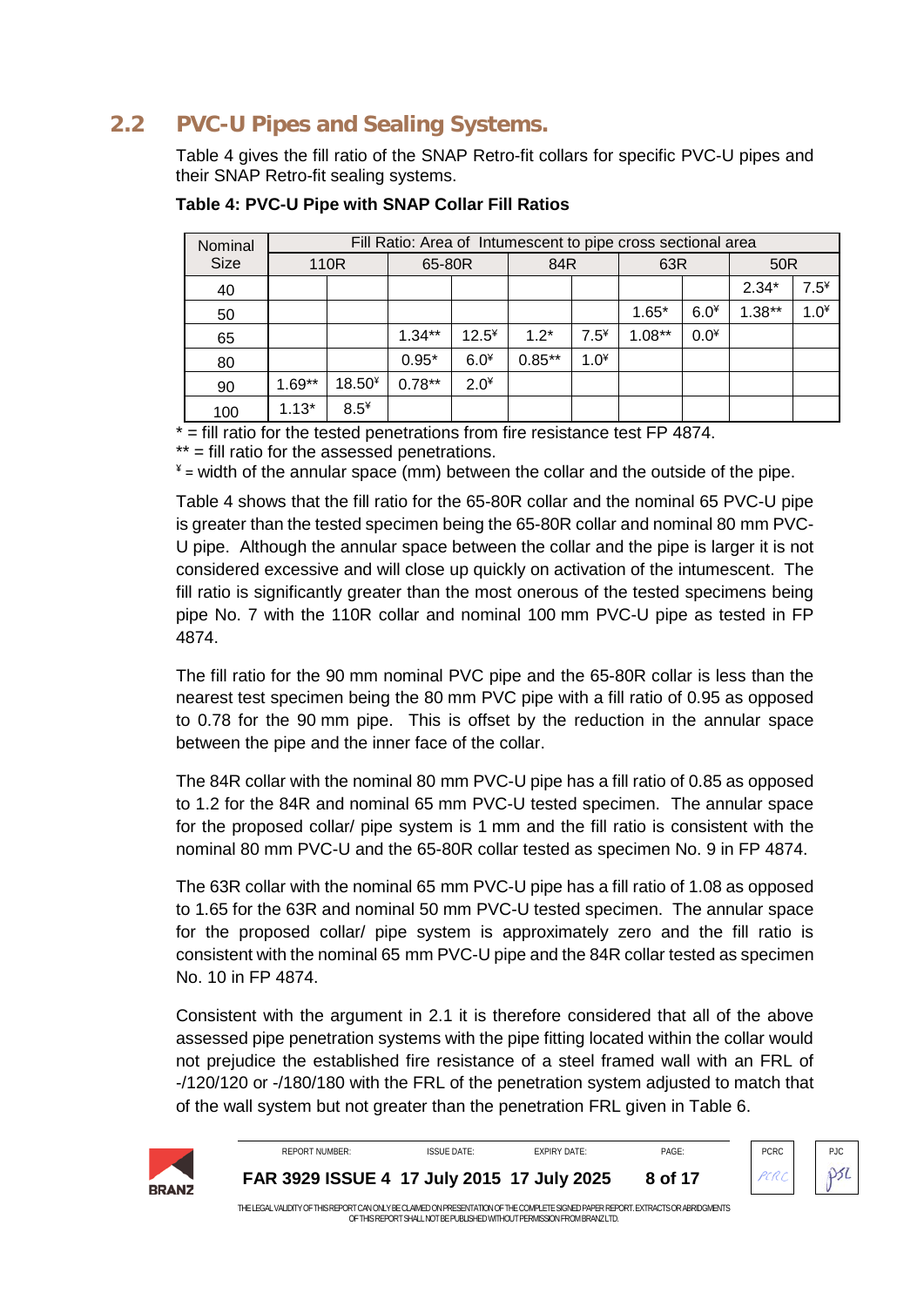Inspection of Table 1 shows that all of the test specimens in FP 4874 achieved insulation above 120 minutes, which is the rating for the wall. In all cases the test specimens achieved 180 minutes integrity. A few insulation anomalies in the results are considered to be due to the influence of the increase in pressure due to the location of the test specimen in the wall.

Specimen 6 consisted of a 40 mm PVC-U DWV in a 50R collar the specimen failed the insulation on the pipe after 168 minutes. The pressure at the centre of the test specimen will have been at least 12.5 Pa greater than the required set pressure at the centre of the penetration. The temperature rise on the pipe briefly spiked over the 180K temperature rise criterion then fell away in a similar style to specimen No. 5 which was the same arrangement except that the pipe included a fitting within the collar assembly. Specimen No 5 was lower in the wall than specimen 6 and the pressure at the centre of the penetration would have been expected to be 10 Pa above the required set pressure, also this arrangement is considered to be more onerous than the straight pipe configuration. It is considered that the brief temperature spike above the 180K limit was due to the much greater pressure in the penetration than the required 15 Pa and therefore the system as tested could be expected to achieve at least the same result as specimen No. 5 in FP 4874 in a framed wall with an FRL of -/120/120 when tested with the pressure at the required 15 Pa at the centre of the test specimen.

### **2.2.1 PVC-U Pipes with Fitting in the Collar**

<span id="page-8-0"></span>As noted above in FP 4874 the largest and smallest PVC-U pipe penetration included a pipe fitting within the collar thereby doubling the wall thickness of the pipe at that location. This thickening of the pipe wall would make closing off the pipe at the start of the test more onerous.

[Table 5](#page-8-1) gives the fill ratio of the SNAP Retro-fit collars for specific PVC-U pipe and collar fitting and their SNAP Retro-fit sealing systems.

| Nominal     |          | Fill Ratio: Area of Intumescent to pipe cross sectional area |          |         |           |         |          |         |         |         |  |  |
|-------------|----------|--------------------------------------------------------------|----------|---------|-----------|---------|----------|---------|---------|---------|--|--|
| <b>Size</b> | 110R     |                                                              | 65-80R   |         | 84R       |         | 63R      |         | 50R     |         |  |  |
| 40          |          |                                                              |          |         |           |         |          |         | $1.22*$ | $5.30*$ |  |  |
| 50          |          |                                                              |          |         |           |         | $1.39**$ | $3.50*$ |         |         |  |  |
| 65          |          |                                                              | $1.13**$ | $9.50*$ | $1.01***$ | $4.50*$ |          |         |         |         |  |  |
| 80          |          |                                                              | $0.82**$ | $2.90*$ |           |         |          |         |         |         |  |  |
| 90          | $1.49**$ | $15.5*$                                                      |          |         |           |         |          |         |         |         |  |  |
| 100         | $1.01*$  | $5.20*$                                                      |          |         |           |         |          |         |         |         |  |  |

<span id="page-8-1"></span>**Table 5: PVC-U Pipe with SNAP Collar Fill Ratios (Fitting in Collar)**

\* = fill ratio for the tested penetrations from fire resistance test FP 4874.

\*\* = fill ratio for the assessed penetrations.

 $*$  = width of the annular space (mm) between the collar and the outside of the pipe.





PCRC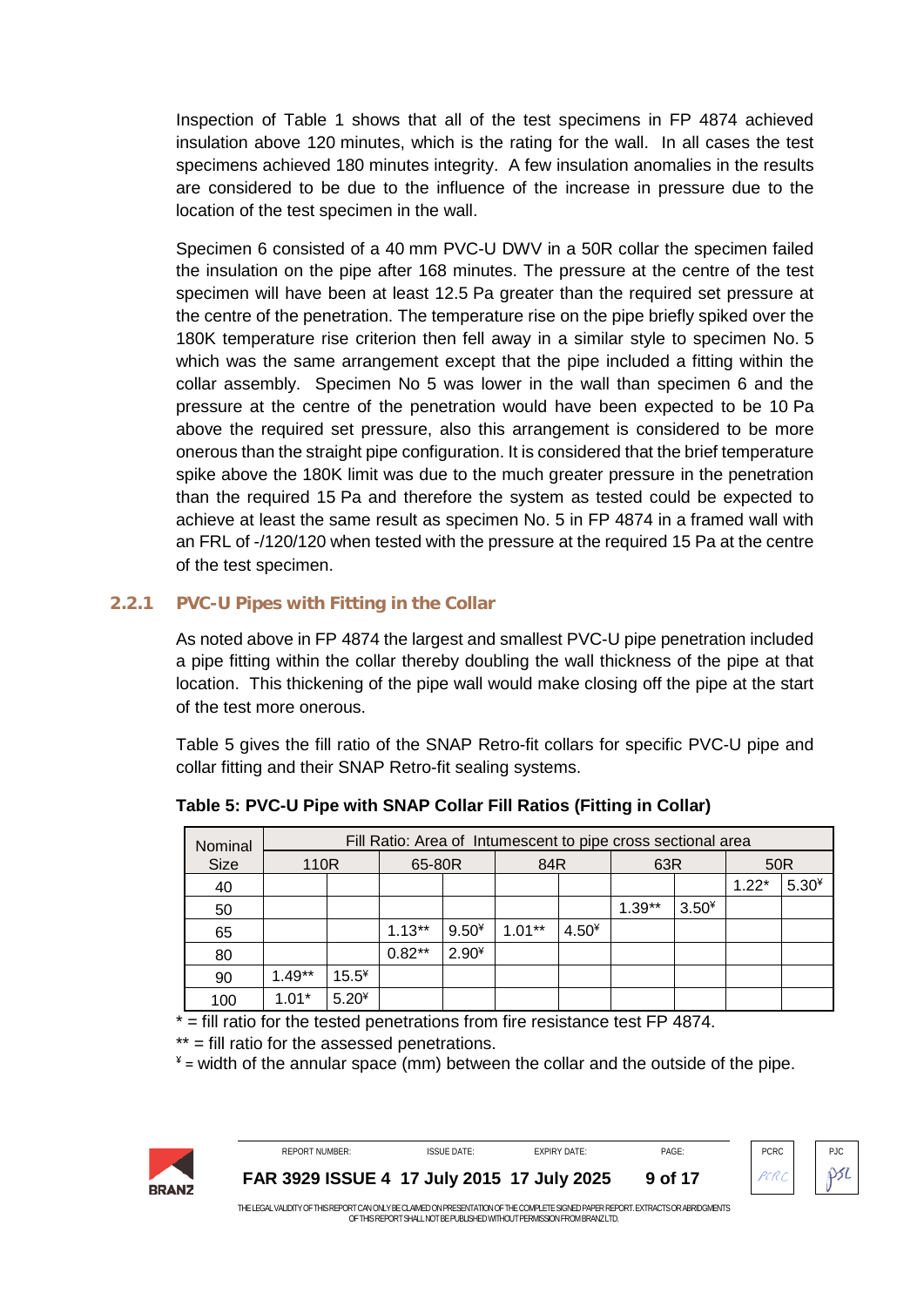Note: The largest and smallest penetrations tested above were specimen No. 5 with the SNAP 50R and the nominal 40 mm PVC-U pipe and specimen No. 1 with the SNAP 110R with the nominal 100 mm PVC-U pipe, both specimens included an elbow fitting located within the collar essentially doubling the thickness of the pipe at this location. The fill ratio between the area of intumescent and pipe cross sectional area has been adjusted to reflect this situation.

For the SNAP 65-80R collar and nominal 80 mm PVC-U pipe the relative fill ratio is slightly less than the most onerous tested specimen, this is offset by the reduced annular space between the pipe and the inner face of the collar.

Consistent with the argument in 2.1 it is therefore considered that all of the above assessed pipe penetration systems with the pipe fitting located within the collar would not prejudice the established fire resistance of a steel framed wall with an FRL of -/120/120 or -/180/180 with the FRL of the penetration system adjusted to match that of the wall system but not greater than the penetration FRL given in Table 6.

### **2.2.2 PVC Pipe Summary**

<span id="page-9-0"></span>Table 6 gives the test and assessed FRL results for the pipe penetrations in a steel framed plasterboard wall. The test results were achieved in a 128 mm thick steel framed plasterboard wall consisting of steel studs measuring minimum 64 mm x 0.55 mm and two layers of 16 mm thick fire rated plasterboard at each face, with an established FRL of -/120/120. The selected FRL is for a plasterboard lined wall system with an FRL of either -/120/120 or -/180/180 with the FRL of the penetration system adjusted to match that of the wall system but not greater than the penetration FRL given in Table 6.

|                      | <b>Pipe</b>     | Collar          | <b>FRL</b>          |                 |  |
|----------------------|-----------------|-----------------|---------------------|-----------------|--|
| <b>Pipe Material</b> | <b>Diameter</b> | Code            | <b>With Fitting</b> | <b>Straight</b> |  |
| <b>PVC</b>           | 100             | 110R            | $-180/120*$         | $-180/180*$     |  |
| <b>PVC</b>           | 90              | 110R            | $-180/120**$        | $-180/120**$    |  |
| <b>PVC</b>           | 90              | 65-80R          | n/a wont fit        | $-180/120**$    |  |
| <b>PVC</b>           | 80              | 65-80R          | $-180/120**$        | $-180/120*$     |  |
| <b>PVC</b>           | 65              | 65-80R          | $-180/120**$        | $-180/120**$    |  |
| <b>PVC</b>           | 80              | 84R             | n/a won't fit       | $-180/120**$    |  |
| <b>PVC</b>           | 65              | 84R             | $-180/120**$        | $-180/120*$     |  |
| <b>PVC</b>           | 65              | 63R             | n/a won't fit       | $-180/120**$    |  |
| <b>PVC</b>           | 50              | 63R             | $-180/120**$        | $-180/120*$     |  |
| <b>PVC</b>           | 50              | 50 <sub>R</sub> | n/a wont fit        | $-180/120**$    |  |
| <b>PVC</b>           | 40              | 50 <sub>R</sub> | $-180/180*$         | $-180/180**$    |  |

### <span id="page-9-1"></span>**Table 6: PVC Penetration Summary**

 $(FRL^*)$  = Test result

(FRL\*\*) = Assessed result



REPORT NUMBER: ISSUE DATE: EXPIRY DATE: PAGE: PCRC PJC **[FAR 3929](#page-0-0) ISSUE 4 17 July 2015 17 July 2025 10 of 17**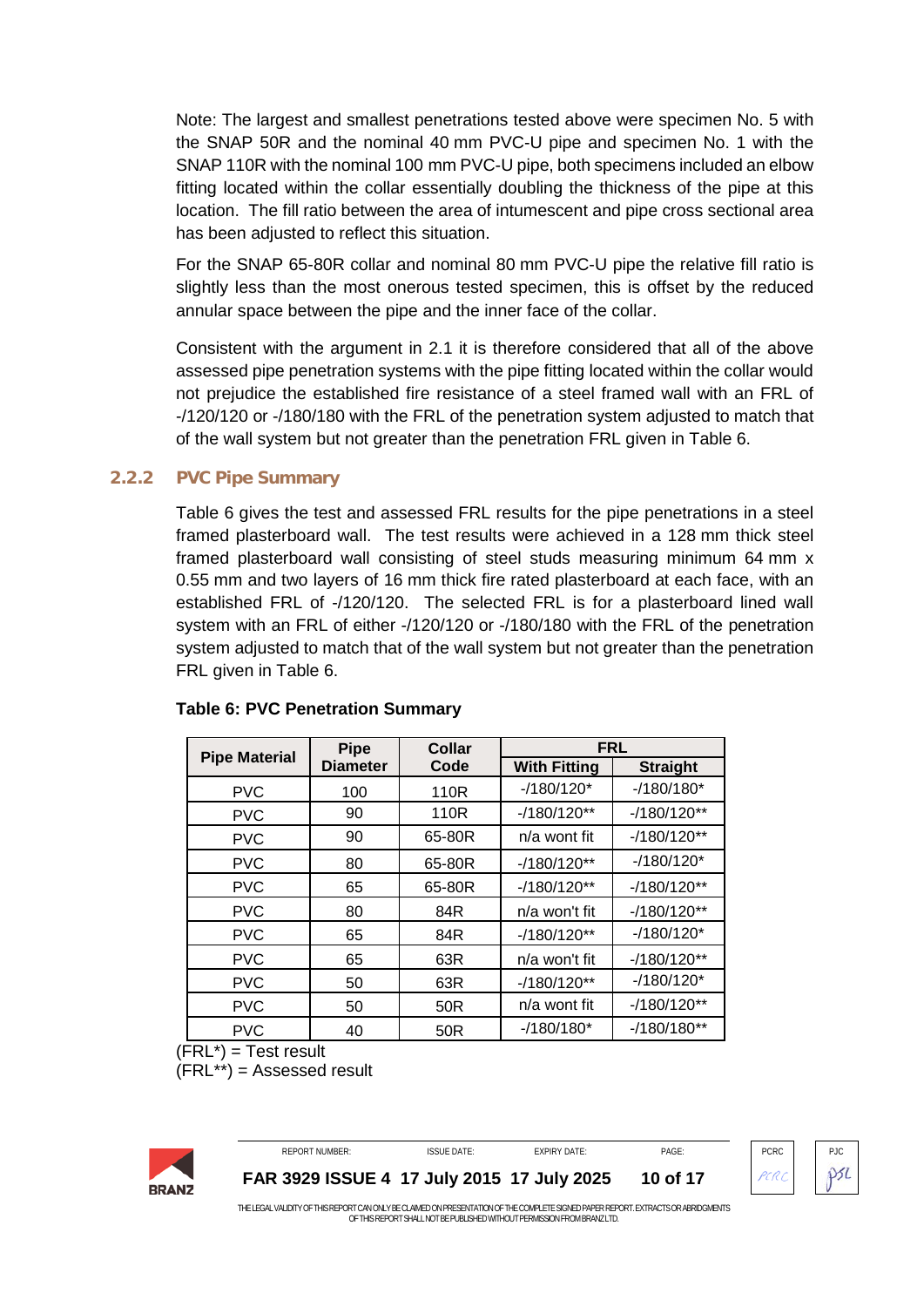#### HDPE PE 80/100 Pipes and Sealing Systems.  $2.3$

<span id="page-10-0"></span>In FP 4874 two specimens consisted of HDPE polyethylene pipes. One specimen included a PE 80 pipe the other was PE 100. The major difference between the pipe types is the density of the polyethylene with the typical density range for the pipes being as follows.

|                  | PE <sub>80</sub> | PE100   |
|------------------|------------------|---------|
| Density kg/ $m3$ | 945-956          | 957-961 |

For the purposes of this assessment it is considered that at the temperatures involved and the tested collar performance there is no significant difference between the pipes for a pipe penetration fire resistance perspective and as such the assessment covers polyethylene pipes of both grade PE 80 and PE 100.

<span id="page-10-2"></span>Table 7 gives the fill ratio of the SNAP Retro-fit collars for specific HDPE pipes and their SNAP Retro-fit sealing systems.

|                               | Fill Ratio: Area of Intumescent to pipe cross sectional area |        |          |        |          |        |          |        |            |        |
|-------------------------------|--------------------------------------------------------------|--------|----------|--------|----------|--------|----------|--------|------------|--------|
| <b>Nominal</b><br><b>Size</b> | <b>110R</b>                                                  |        | 65-80R   |        | 84R      |        | 63R      |        | <b>50R</b> |        |
| 40                            |                                                              |        |          |        |          |        |          |        | $2.7*$     | $9.5*$ |
| 50                            |                                                              |        |          |        |          |        | $2.07**$ | $9.0*$ | $1.73**$   | $4.0*$ |
| 56                            |                                                              |        |          |        |          |        | $1.65**$ | $6.0*$ | $1.38**$   | $2.0*$ |
| 63                            |                                                              |        |          |        |          |        | $1.30**$ | $2.5*$ |            |        |
| 75                            |                                                              |        | $1.13**$ | $9.5*$ | $1.01**$ | $4.5*$ |          |        |            |        |
| 90                            |                                                              |        | $0.78**$ | $2.0*$ |          |        |          |        |            |        |
| 110                           | $1.13*$                                                      | $8.5*$ |          |        |          |        |          |        |            |        |

<span id="page-10-1"></span>

|  |  | Table 7: HDPE Pipe with SNAP Collar Fill Ratios |
|--|--|-------------------------------------------------|
|  |  |                                                 |

 $*$  = fill ratio for the tested penetrations from fire resistance test FP 4874.

\*\* = fill ratio for the assessed penetrations.

 $*$  = width of the annular space (mm) between the collar and the outside of the pipe.

The fill ratio for each of the assessed collars and their respective pipe penetrations in the above table is consistent with or significantly greater than the most onerous of the tested systems being the SNAP 110R collar with the nominal 110 mm HDPE PE 100 pipe.

For the SNAP 65-80R collar and nominal 90 mm HDPE pipe and 84R collar and the nominal 63 mm HDPE pipe the fill ratio is slightly less than the most onerous tested specimen, this is offset by the reduced annular space between the pipe and the inner face of the collar in each instance.

Consistent with the argument in 2.1 it is therefore considered that all of the above assessed pipe penetration systems with the pipe fitting located within the collar would not prejudice the established fire resistance of a steel framed wall with an FRL of

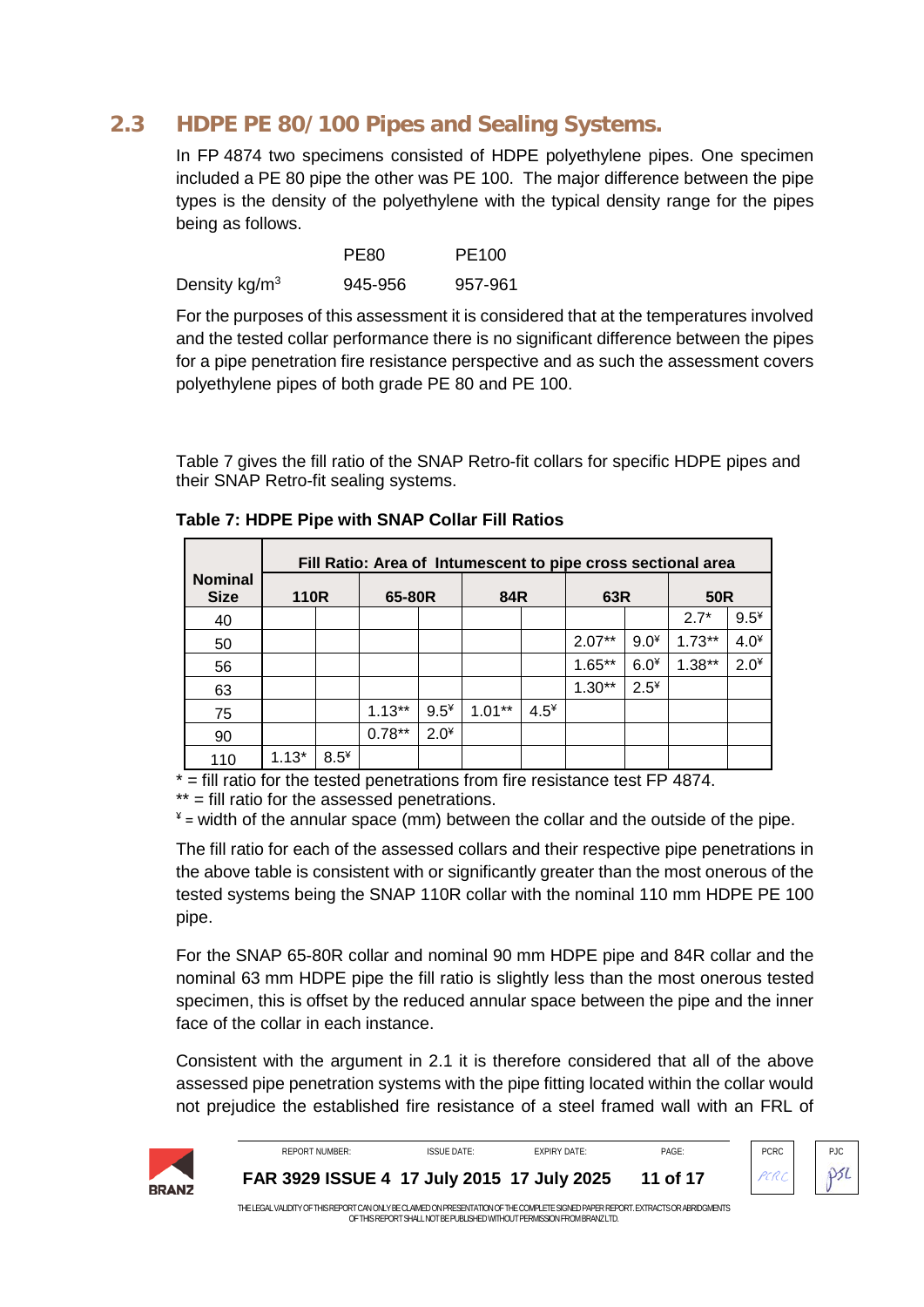-/120/120 or -/180/180 with the FRL of the penetration system adjusted to match that of the wall system but not greater than the penetration FRL given in Table 8.

### **2.3.1 HDPE Pipe Summary**

<span id="page-11-0"></span>Table 8 gives the test and assessed FRL results for the pipe penetrations in a steel framed plasterboard wall. The test results were achieved in a 128 mm thick steel framed plasterboard wall consisting of steel studs measuring minimum 64 mm x 0.55 mm and two layers of 16 mm thick fire rated plasterboard at each face, with an established FRL of -/120/120. The selected FRL is for a plasterboard lined wall system with an FRL of either -/120/120 or -/180/180 with the FRL of the penetration system adjusted to match that of the wall system but not greater than the penetration FRL given in Table 8.

| <b>Pipe</b>     | <b>Pipe</b>     | Collar | <b>FRL</b>          |                 |
|-----------------|-----------------|--------|---------------------|-----------------|
| <b>Material</b> | <b>Diameter</b> | Code   | <b>With Fitting</b> | <b>Straight</b> |
| <b>HDPE</b>     | 100             | 110R   | n/a                 | $-180/120*$     |
| <b>HDPE</b>     | 90              | 65-80R | n/a                 | $-180/120**$    |
| <b>HDPE</b>     | 75              | 65-80R | n/a                 | $-180/120**$    |
| <b>HDPE</b>     | 75              | 84R    | n/a                 | $-180/120**$    |
| <b>HDPE</b>     | 63              | 63R    | n/a                 | $-180/120**$    |
| <b>HDPE</b>     | 56              | 63R    | n/a                 | $-180/120**$    |
| <b>HDPE</b>     | 50              | 63R    | n/a                 | $-180/120**$    |
| <b>HDPE</b>     | 56              | 50R    | n/a                 | $-180/120**$    |
| <b>HDPE</b>     | 50              | 50R    | n/a                 | $-180/120**$    |
| <b>HDPE</b>     | 40              | 50R    | n/a                 | $-180/180*$     |

### <span id="page-11-1"></span>**Table 8: HDPE Pipe Summary**

 $(FRL^*)$  = Test result

 $(FRL^{**})$  = Assessed result



OF THIS REPORT SHALL NOT BE PUBLISHED WITHOUT PERMISSION FROM BRANZ LTD.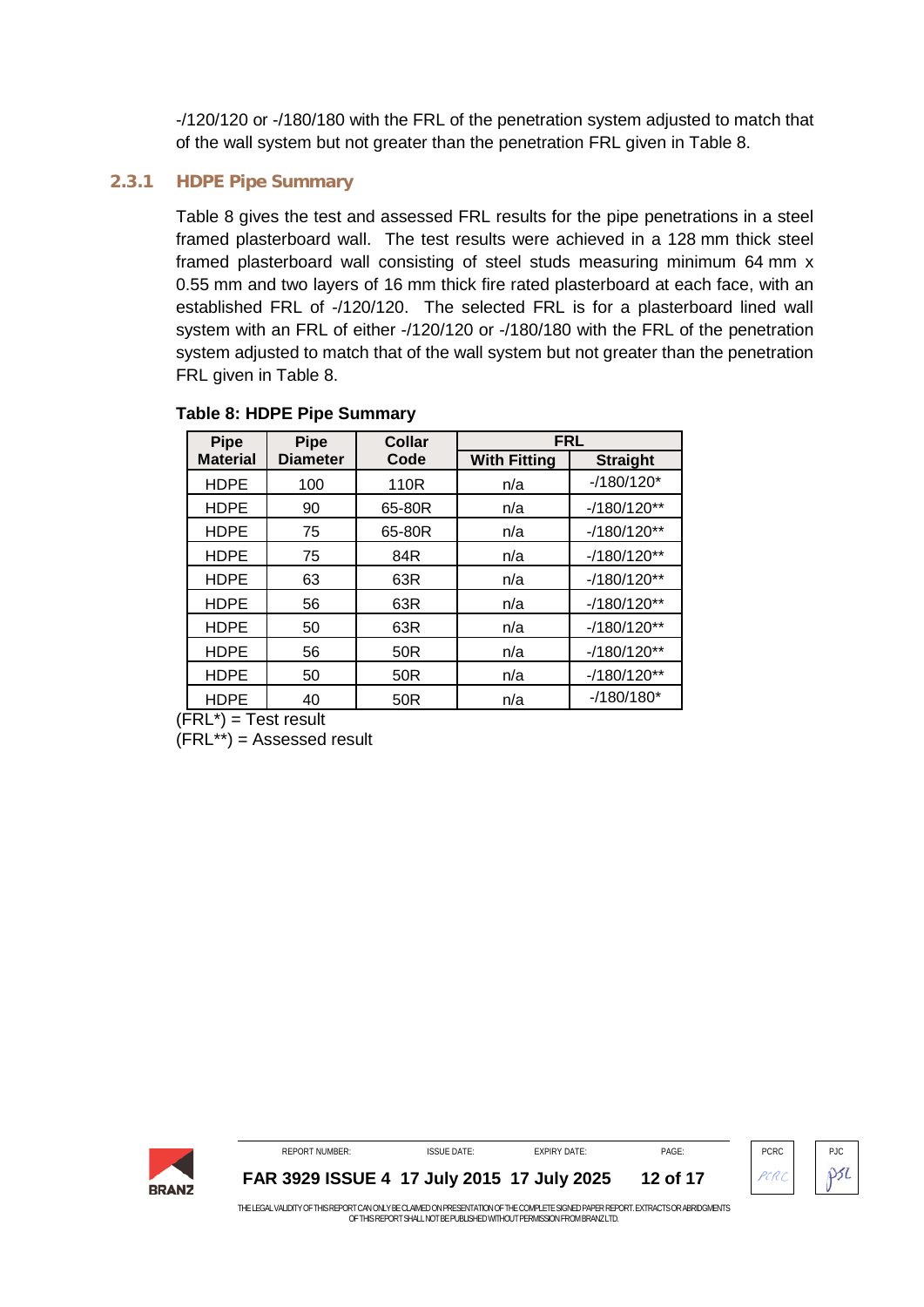#### PPR Faser SDR 7.4 Pipes and Sealing Systems.  $2.4$

<span id="page-12-0"></span>Table 9 gives the fill ratio of the SNAP Retro-fit collars for specific PPR Faser SDR 7.4 pipes and their SNAP Retro-fit sealing systems.

|                               | Fill Ratio: Area of Intumescent to pipe cross sectional<br>area |         |                 |         |          |        |  |  |
|-------------------------------|-----------------------------------------------------------------|---------|-----------------|---------|----------|--------|--|--|
| <b>Nominal</b><br><b>Size</b> | 63R                                                             |         | 50 <sub>R</sub> |         | 32R      |        |  |  |
| 20                            | $12.91*$                                                        | $24.0*$ | 10.80*          | $19.0*$ | $6.88*$  | $7.5*$ |  |  |
| 25                            | $8.26***$                                                       | $21.5*$ | $6.91**$        | $16.5*$ | $4.40**$ | $5.0*$ |  |  |
| 32                            | $5.04**$                                                        | $18.0*$ | $4.22**$        | $13.0*$ | $2.69*$  | $1.5*$ |  |  |
| 40                            | $3.23**$                                                        | $14.0*$ | $2.70**$        | $9.0*$  |          |        |  |  |
| 50                            | $2.07**$                                                        | $9.0*$  | $1.73*$         | $4.0*$  |          |        |  |  |
| 63                            | $1.30*$                                                         | $2.5*$  |                 |         |          |        |  |  |

<span id="page-12-2"></span>Table 9: PPR Faser SDR 7.4 Pipe with SNAP Collar Fill Ratios

 $\overline{P}$  = fill ratio for the tested penetrations from CSIRO fire resistance test FSP 1360.

\*\* = fill ratio for the assessed penetrations.

 $*$  = width of the annular space (mm) between the collar and the outside of the pipe.

For each SNAP Retro-fit collar system the smallest and largest pipe has been tested and achieved an FRL of -/180/180. The fill ratio for each of the assessed collars and their respective pipe penetrations in the above table is consistent with or significantly greater than the most onerous of the tested collar assemblies in each case being the largest pipe. Also the smallest pipe has been tested in each penetration having the largest annular space between the pipe and the inner face of the collar.

Consistent with the argument in 2.1 it is therefore considered that all of the above assessed pipe penetration systems with the pipe fitting located within the collar would not prejudice the established fire resistance of a steel framed wall with an FRL of -/120/120 or -/180/180 with the FRL of the penetration system adjusted to match that of the wall system but not greater than the penetration FRL given in Table 10.

#### $2.4.1$ **PPR Faser SDR 7.4 Pipe Summary**

<span id="page-12-1"></span>Table 10 gives the test and assessed FRL results for the pipe penetrations in a steel framed plasterboard wall. The test results were achieved in a 128 mm thick steel framed plasterboard wall consisting of steel studs measuring minimum 64 mm x 0.55 mm and two layers of 16 mm thick fire rated plasterboard at each face, with an established FRL of -/120/120. The selected FRL is for a plasterboard lined wall system with an FRL of either -/120/120 or -/180/180 with the FRL of the penetration system adjusted to match that of the wall system but not greater than the penetration FRL given in Table 10.

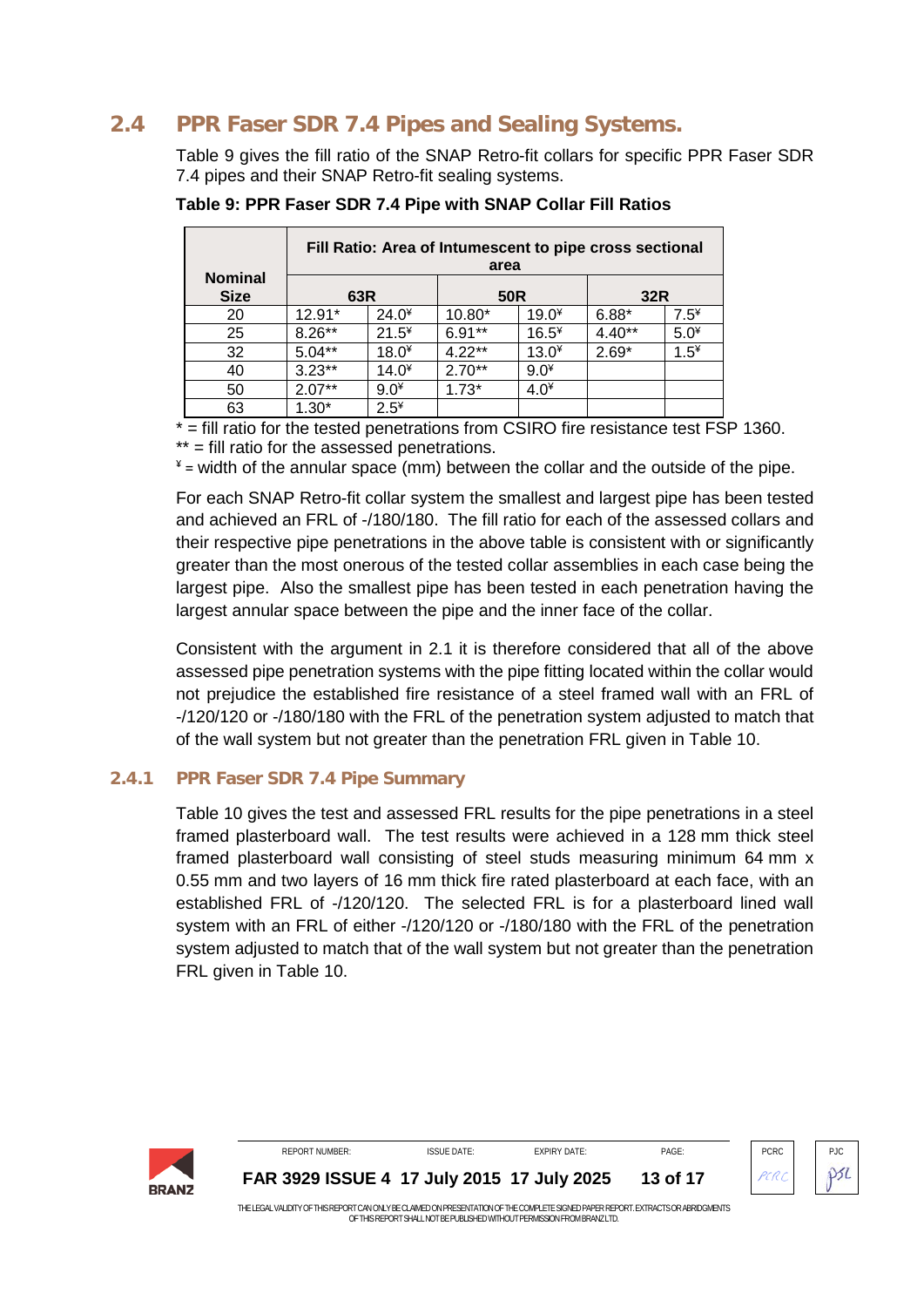| <b>Pipe Material</b> | <b>Pipe</b>     | Collar          | <b>FRL</b>          |                 |  |
|----------------------|-----------------|-----------------|---------------------|-----------------|--|
|                      | <b>Diameter</b> | Code            | <b>With Fitting</b> | <b>Straight</b> |  |
| PPR SDR 7.4          | 63              | 63R             | n/a                 | $-180/180*$     |  |
| PPR SDR 7.4          | 50              | 63R             | n/a                 | $-180/180**$    |  |
| PPR SDR 7.4          | 40              | 63R             | n/a                 | $-180/180**$    |  |
| PPR SDR 7.4          | 32              | 63R             | n/a                 | $-180/180**$    |  |
| PPR SDR 7.4          | 25              | 63R             | n/a                 | $-180/180**$    |  |
| PPR SDR 7.4          | 20              | 63R             | n/a                 | $-180/180*$     |  |
| PPR SDR 7.4          | 50              | 50 <sub>R</sub> | n/a                 | $-180/180*$     |  |
| PPR SDR 7.4          | 40              | 50R             | n/a                 | $-180/180**$    |  |
| PPR SDR 7.4          | 32              | 50R             | n/a                 | $-180/180**$    |  |
| PPR SDR 7.4          | 25              | 50 <sub>R</sub> | n/a                 | $-180/180**$    |  |
| PPR SDR 7.4          | 20              | 50 <sub>R</sub> | n/a                 | $-180/180*$     |  |
| PPR SDR 7.4          | 32              | 32R             | n/a                 | $-180/180*$     |  |
| PPR SDR 7.4          | 25              | 32R             | n/a                 | $-180/180**$    |  |
| PPR SDR 7.4          | 20              | 32R             | n/a                 | $-180/180*$     |  |

<span id="page-13-1"></span>**Table 10: PPR Faser SDR 7.4 Pipe Summary**

 $(FRL<sup>*</sup>) = Test result$ 

 $(FRL^{**})$  = Assessed result

# **2.5 PE SDR 7.4 Pipes and Sealing Systems.**

<span id="page-13-0"></span>[Table 11](#page-13-2) gives the fill ratio of the SNAP Retro-fit collars for specific PE SDR 7.4 pipes and their SNAP Retro-fit sealing systems.

| <b>Nominal</b> |           |         |          |         | Fill Ratio: Area of Intumescent to pipe cross sectional area |        |
|----------------|-----------|---------|----------|---------|--------------------------------------------------------------|--------|
| <b>Size</b>    | 63R       |         | 50R      |         | 32R                                                          |        |
| 20             | 13.44*    | $24.0*$ | $11.24*$ | $19.2*$ | $6.88*$                                                      | $7.7*$ |
| 25             | $8.26**$  | $21.5*$ | $6.91**$ | $16.5*$ | $4.40**$                                                     | $5.0*$ |
| 32             | $5.11***$ | $18.1*$ | $4.27**$ | $13.1*$ | $2.69*$                                                      | $1.6*$ |
| 40             | $3.40**$  | $14.5*$ | $2.84**$ | $9.5*$  |                                                              |        |
| 50             | $2.17**$  | $9.6*$  | $1.81*$  | $4.6*$  |                                                              |        |
| 63             | $1.33*$   | $2.9*$  |          |         |                                                              |        |

<span id="page-13-2"></span>**Table 11: PE SDR 7.4 Pipe with SNAP Collar Fill Ratios**

 $\overline{f}$  = fill ratio for the tested penetrations from CSIRO fire resistance test FSP 1366.

\*\* = fill ratio for the assessed penetrations.

 $*$  = width of the annular space (mm) between the collar and the outside of the pipe.

For each SNAP Retro-fit collar system the smallest and largest pipe has been tested and achieved an FRL of -/180/180. The fill ratio for each of the assessed collars and their respective pipe penetrations in the above table is consistent with or significantly greater than the most onerous of the tested collar assemblies in each case being the largest pipe. Also the smallest pipe has been tested in each penetration having the largest annular space between the pipe and the inner face of the collar.



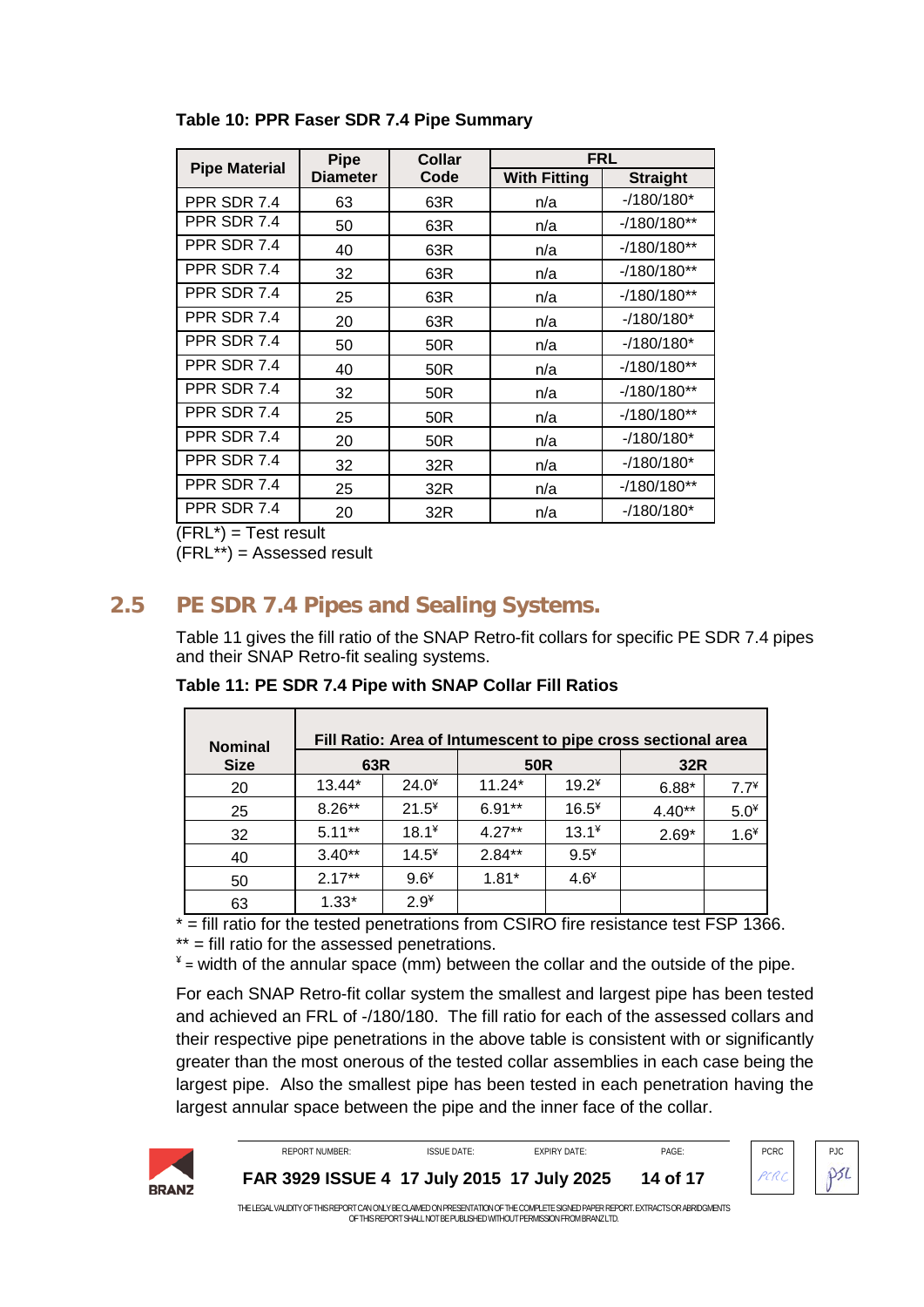Consistent with the argument in 2.1 it is therefore considered that all of the above assessed pipe penetration systems with the pipe fitting located within the collar would not prejudice the established fire resistance of a steel framed wall with an FRL of - /120/120 or -/180/180 with the FRL of the penetration system adjusted to match that of the wall system but not greater than the penetration FRL given in Table 12.

### **2.5.1 PE SDR 7.4 Pipe Summary**

<span id="page-14-0"></span>Table 12 gives the test and assessed FRL results for the pipe penetrations in a steel framed plasterboard wall. The test results were achieved in a 128 mm thick steel framed plasterboard wall consisting of steel studs measuring minimum 64 mm x 0.55 mm and two layers of 16 mm thick fire rated plasterboard at each face, with an established FRL of -/120/120. The selected FRL is for a plasterboard lined wall system with an FRL of either -/120/120 or -/180/180 with the FRL of the penetration system adjusted to match that of the wall system but not greater than the penetration FRL given in Table 12.

|                      | <b>Pipe</b>     | <b>Collar Code</b> | <b>FRL</b>          |                 |  |
|----------------------|-----------------|--------------------|---------------------|-----------------|--|
| <b>Pipe Material</b> | <b>Diameter</b> |                    | <b>With Fitting</b> | <b>Straight</b> |  |
| <b>PE SDR 7.4</b>    | 63              | 63R                | n/a                 | $-180/180*$     |  |
| <b>PE SDR 7.4</b>    | 50              | 63R                | n/a                 | $-180/180**$    |  |
| <b>PE SDR 7.4</b>    | 40              | 63R                | n/a                 | $-180/180**$    |  |
| <b>PE SDR 7.4</b>    | 32              | 63R                | n/a                 | $-180/180**$    |  |
| <b>PE SDR 7.4</b>    | 25              | 63R                | n/a                 | $-180/180**$    |  |
| <b>PE SDR 7.4</b>    | 20              | 63R                | n/a                 | $-180/180*$     |  |
| <b>PE SDR 7.4</b>    | 50              | 50R                | n/a                 | $-180/180*$     |  |
| <b>PE SDR 7.4</b>    | 40              | 50R                | n/a                 | $-180/180**$    |  |
| <b>PE SDR 7.4</b>    | 32              | 50R                | n/a                 | $-180/180**$    |  |
| <b>PE SDR 7.4</b>    | 25              | 50R                | n/a                 | $-180/180**$    |  |
| <b>PE SDR 7.4</b>    | 20              | 50R                | n/a                 | $-180/180*$     |  |
| <b>PE SDR 7.4</b>    | 32              | 32R                | n/a                 | $-180/180*$     |  |
| <b>PE SDR 7.4</b>    | 25              | 32R                | n/a                 | $-180/180**$    |  |
| <b>PE SDR 7.4</b>    | 20              | 32R                | n/a                 | $-180/180*$     |  |

### <span id="page-14-2"></span>**Table 12: PE SDR 7.4 Pipe Summary**

 $(FRL^*)$  = Test result (FRL\*\*) = Assessed result

# **2.6 Collar Fixing**

<span id="page-14-1"></span>The collar systems described in the test reports in section 1 include collars that have been secured to the wall with expanding plasterboard wall anchors and with M6 threaded rod passing through the cavity thereby sandwiching the wall between the collars. The largest pipe sizes were tested using the wall anchor method without any signs of damage to the plasterboard or collars falling off on the exposed side of the



REPORT NUMBER: ISSUE DATE: EXPIRY DATE: PAGE: PAGE: PCRC PIC PCRC **[FAR 3929](#page-0-0) ISSUE 4 17 July 2015 17 July 2025 15 of 17**

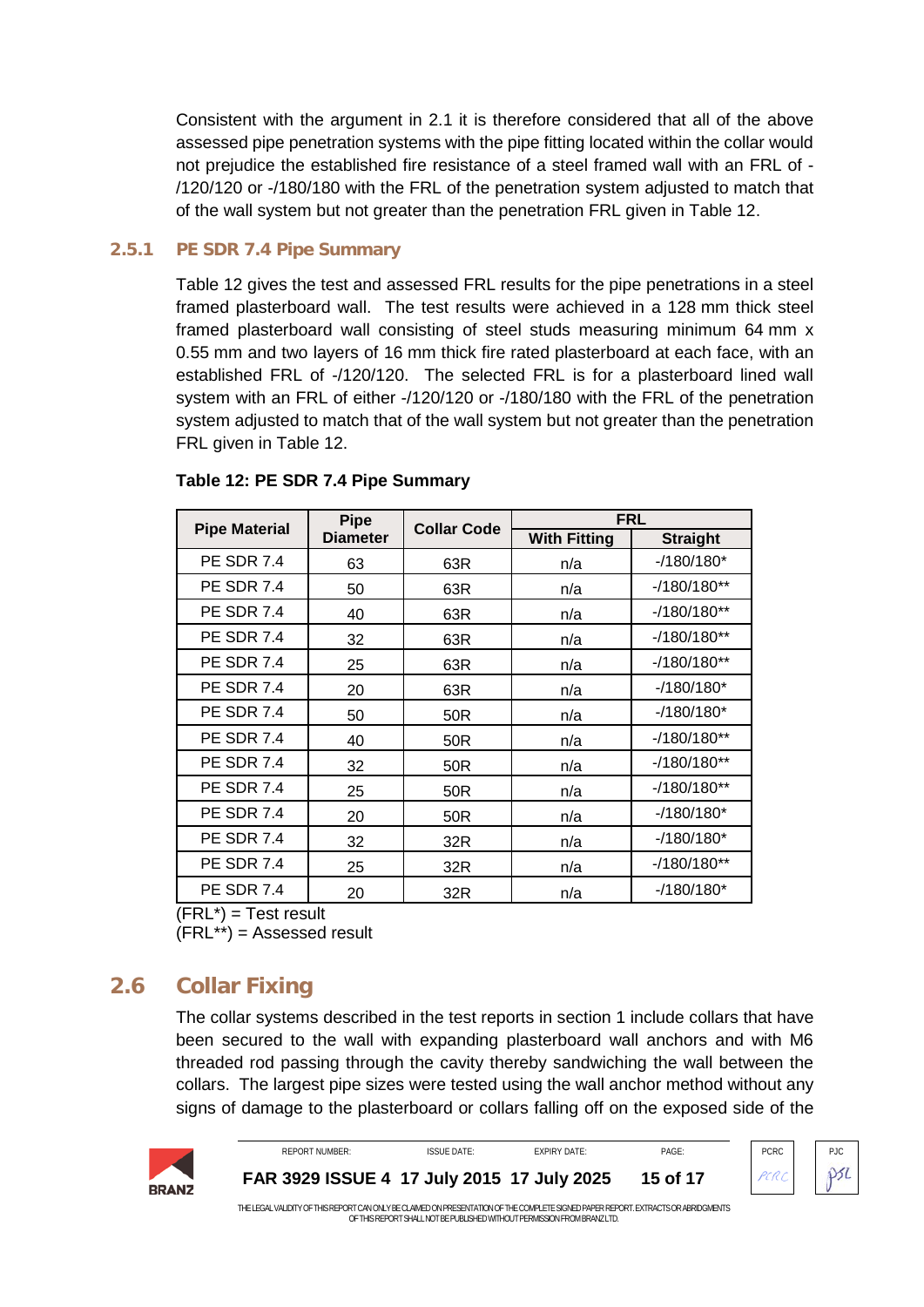wall. It is therefore considered that the collars can be secured to the wall with either method without prejudicing the fire resistance of the pipe penetration.

# **3. CONCLUSION**

<span id="page-15-0"></span>It is considered that SNAP Fire Systems Retro-fit collars protecting pipe penetration systems listed below would achieve the FRL given in [Table 13](#page-15-1) when tested in accordance with AS 1530.4-2005 with reference to AS 4072.1 – 2005. The following provisos apply.

- Test results were achieved in a 128 mm thick steel framed plasterboard wall consisting of steel studs measuring minimum 64 mm x 0.55 mm and two layers of 16 mm thick fire rated plasterboard at each face, with an established FRL of -/120/120.
- Collar installation with either M6 threaded rod or wall anchor.
- Results can be applied to wall systems with deeper studs than those tested.
- Results can be applied to framed wall systems with thicker plasterboard facings.
- Results may be applied to masonry or concrete wall systems of equal or greater thickness.
- The selected FRL is for a plasterboard lined system with an FRL of either -/120/120 or -/180/180 with the FRL of the penetration system adjusted to match that of the wall system but not greater than the penetration FRL listed below.

| <b>Pipe Material</b> | <b>Pipe Diameter</b> | <b>Collar Code</b> | <b>FRL</b>          |                 |  |
|----------------------|----------------------|--------------------|---------------------|-----------------|--|
|                      |                      |                    | <b>With Fitting</b> | <b>Straight</b> |  |
| <b>PVC</b>           | 100                  | 110R               | $-180/120*$         | $-180/180*$     |  |
| <b>PVC</b>           | 90                   | 110R               | $-180/120**$        | $-180/120**$    |  |
| <b>PVC</b>           | 90                   | 65-80R             | n/a won't fit       | $-180/120**$    |  |
| <b>PVC</b>           | 80                   | 65-80R             | $-180/120**$        | $-180/120*$     |  |
| <b>PVC</b>           | 65                   | 65-80R             | $-180/120**$        | $-180/120**$    |  |
| <b>PVC</b>           | 80                   | 84R                | n/a won't fit       | $-180/120**$    |  |
| <b>PVC</b>           | 65                   | 84R                | $-180/120**$        | $-180/120*$     |  |
| <b>PVC</b>           | 65                   | 63R                | n/a won't fit       | $-180/120**$    |  |
| <b>PVC</b>           | 50                   | 63R                | $-180/120**$        | $-180/120*$     |  |
| <b>PVC</b>           | 50                   | 50R                | n/a wont fit        | $-180/120**$    |  |
| <b>PVC</b>           | 40                   | 50R                | $-180/180*$         | $-180/180**$    |  |
| <b>HDPE</b>          | 100                  | 110R               | n/a                 | $-180/120*$     |  |
| <b>HDPE</b>          | 90                   | 65-80R             | n/a                 | $-180/120**$    |  |
| <b>HDPE</b>          | 75                   | 65-80R             | n/a                 | $-180/120**$    |  |

<span id="page-15-1"></span>

|  |  | <b>Table 13: Assessment Summary</b> |  |
|--|--|-------------------------------------|--|
|--|--|-------------------------------------|--|



REPORT NUMBER: ISSUE DATE: EXPIRY DATE: PAGE: PCRC PJC **[FAR 3929](#page-0-0) ISSUE 4 17 July 2015 17 July 2025 16 of 17**



PSL